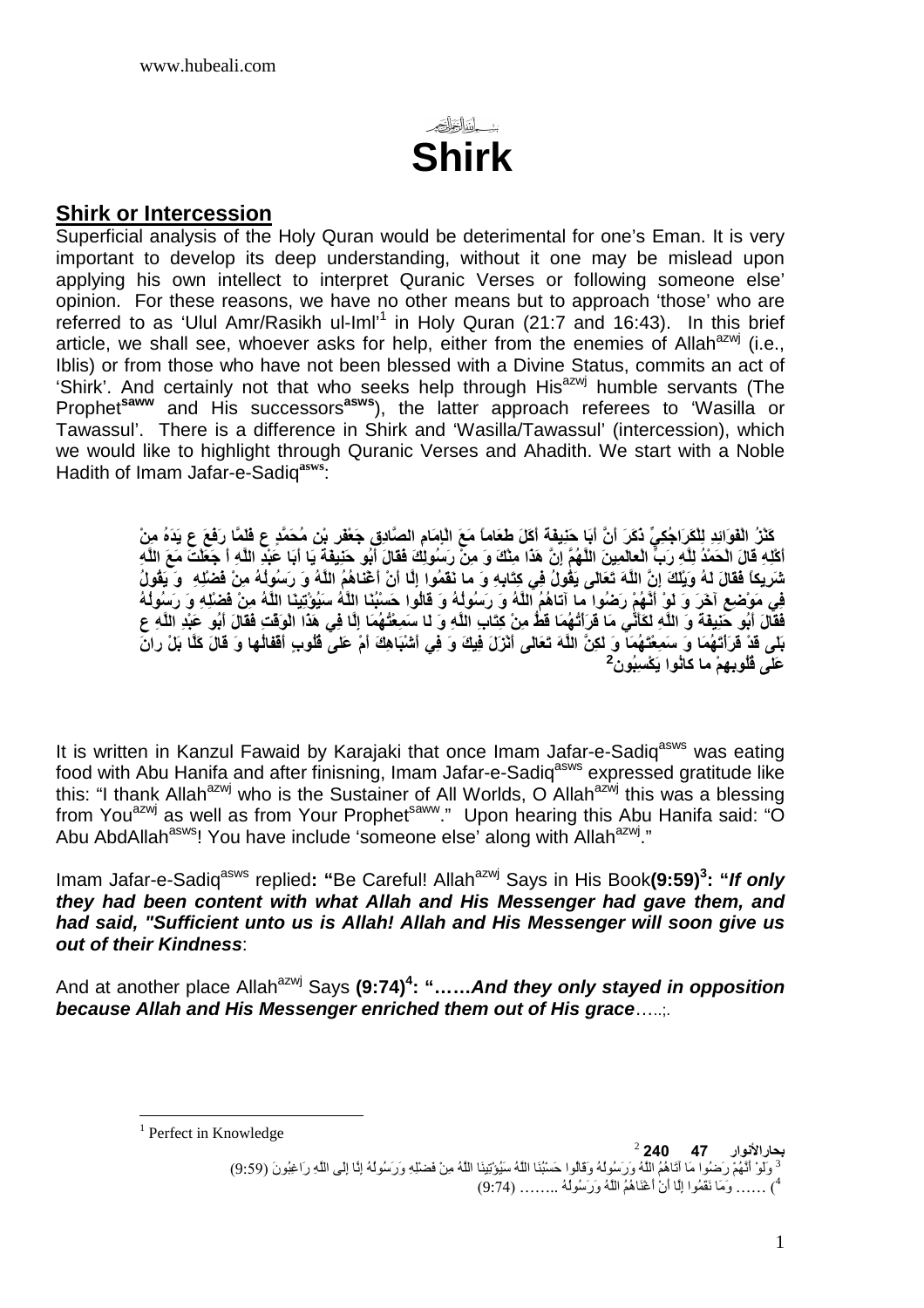After listening to these Verses from Imam Jafar-e-Sadiq<sup>asws</sup>, Abu Hanifa said: "By Allah<sup>azwj</sup>! It seems I have never read or heard someone reciting these Verses of the holy Quran before."

Imam Jafar-e-Sadig<sup>asws</sup> said: "No, its not like this! You have not only heard these Verses before but also have read them. However, Allah<sup>azwj</sup> Says for you and people like you **(47:24): "Will they then not meditate on the Qur'an, or are there locks on the**  hearts?" and Says (83:14)<sup>5</sup>: "Nay, but that which they have earned is rust upon **their hearts.**

# **Skirk and Wasillah**

 $\overline{a}$ 

There are several Verses in Holy Quran where use of 'Wasillah/Tawassul' has been suggested and applied. We present some of those below.

### يَا أَيُّهَا الَّذِينَ أَمَنُوا اتَّقُوا اللَّهَ وَابْتَغُوا إِلَيْهِ <mark>الْوَسِيلَة</mark> وَجَاهِدُوا فِي سَبِيلِهِ لَعَلَّكُمْ تُقْلِحُونَ (5:35)

**O ye who believe! Do your duty to Allah, seek the means of approach unto Him, and strive with might and main in his cause: that ye may prosper.** 

> اللَّهُ لَا إِلَهَ إِلَّا هُوَ الْحَيَّ الْقَيُّومُ لَا تَأْخُذُهُ سِنَةٌ وَلَا نَوْمٌ لَهُ مَا فِي السَّمَاوَاتِ وَمَا فِي الْأَرْضِ مَنْ ذَا الَّذِي يَشْفَعُ عِنْدَهُ إِلَّا بِإِدْنِهِ يَعْلَمُ مَا بَيْنَ أَيْدِيهِمْ وَمَا خَلَقَهُمْ وَلَا يُحِيطُونَ بِشَيْءٍ مِنْ عِلْمِهِ إِلَّا بِمَا شَاءَ وَسِعَ كُرْسِيَّهُ السَّمَاوَاتِ وَالْأَرْضَ وَلَا يَنُودُهُ حِفْظُهُمَا وَهُوَ الْعَلِيُّ الْعَظِيمُ (2555)

**Allah is He besides Whom there is no god, the Everliving, the Self-subsisting by Whom all subsist; slumber does not overtake Him nor sleep; whatever is in the heavens and whatever is in the earth is His; who is he that can intercede with Him but by His permission? He knows what is before them and what is behind them, and they cannot comprehend anything out of His knowledge except what He pleases, His knowledge extends over the heavens and the earth, and the preservation of them both tires Him not, and He is the Most High, the Great.** 

**There are several other Verses which suggest use of 'Wasillah', i.e.** 

**"On that day shall no intercession avail except of him whom the Beneficent God allows and whose word He is pleased with" (20:109)** 

**• "And intercession will not avail aught with Him save of him whom He permits" (34:23)** 

**• "And how many an angel is there in the heavens whose intercession does not avail at all except after Allah has given permission to whom He pleases and chooses" (53:26)** 

**• "…And they do not intercede except for him whom He approves…" (21:28)** 

**• "And those whom they call upon besides Him have no authority for intercession, but he who bears witness of the truth and they know (him)" (43:86)** 

 **"We did not send a messenger but that he should be obeyed by Allah's permission; and had they, when they had done injustice to themselves, come to you and asked Allah's forgiveness; and the messenger (also) had asked pardon for them, surely, they would have found Allah oft-returning, merciful" (4:64)".**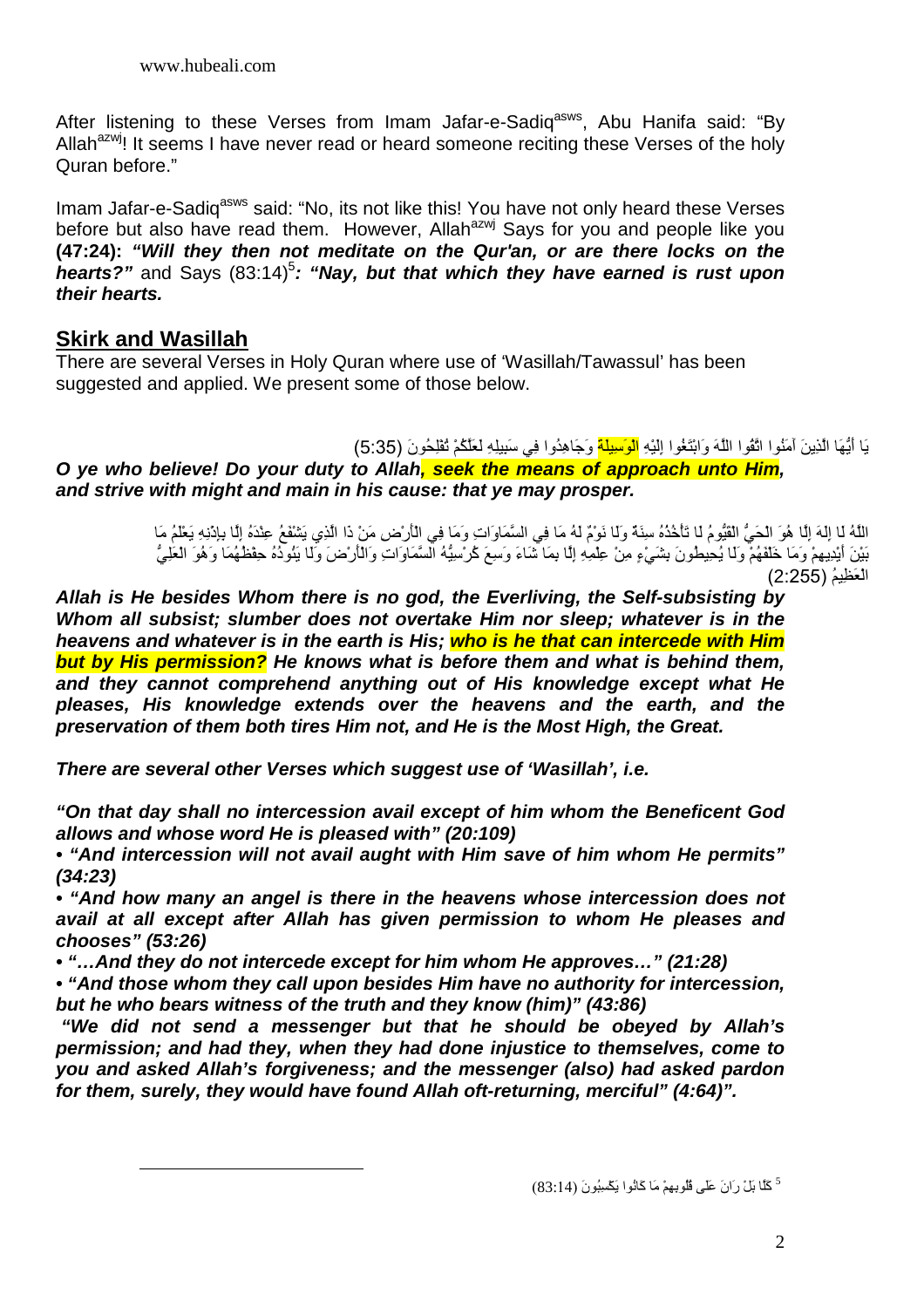Thus it has been made clear that the presence of the Prophet of Allah<sup>azwj</sup> has been a way for the people to seek forgiveness (through him<sup>asws</sup>).

## **Wilayat and not Shirk**

إِنَّمَا وَلِيُّكُمُ الْمُهُ وَرَسُولُهُ وَالْذِينَ آمَنُوا الَّذِينَ يُقِيمُونَ الصَّلَاةَ وَيُؤْتُونَ الزَّكَاةَ وَهُمْ رَاكِعُونَ **There is no sustainer except Allah who is your Wali, along with His Prophet and those Momineen who establish prayers and offer Ziqaat (Alms) in the state of Bowing'. (5:55)** 

**…** And also Allah<sup>azwj</sup> has clearly Warned:

وَمَا كَانَ لِمُؤْمِنٍ وَلَا مُؤْمِنَةٍ إِذَا قَضَى اللَّهُ وَرَسُولُهُ أَمْرًا أَنْ يَكُونَ لَهُمُ الْخِيَرَةُ مِنْ أَمْرِهِمْ وَمَنْ يَعْصِ اللَّهُ وَرَسُولُهُ وَالِمَجْ الْأَمْرَا وَالَ

**And it is not appropriate for a believing man or a believing woman, when Allah and His messenger have decided an affair (for them), that they should (after that) claim any say in their affair; and whosoever is rebellious to Allah and His messenger, he is indeed on a clearly wrong Path.** 

### **Help from an Enemy of Allah**azwj **is Shirk:**

Imam Jafar-e-Sadiq<sup>asws</sup> said about the verse  $(12:106)$ :

#### وَمَا يُوْمِنُ أَكْثَرُهُمْ بِاللَّهِ إِلَّا وَهُمْ مُشْرِكُونَ:(106:12)

**And most of them believe not in Allah without associating (other as partners) with Him!** This verse is for those people who submitted to Iblis<sup>la</sup> and then kept on following him in ignornace and thus the element of Shirk crawled into them.<sup>6</sup>

In another tradition, Imam AbuAbullah<sup>asws</sup> said: the Verse (12:106): **And most of them do not believe in Allah without associating others (with Him).** Imam<sup>asws</sup> explained that this verse refers to the 'Shirk in obdience' (Shirk Tayat) and not to the 'Shirk in worship' (Shirk Ibada) and the Verse (22:11):

وَمِنَ النَّاسِ مَنْ يَعْبُدُ اللَّهَ عَلَى حَرْفٍ….<sup>7</sup>

And among men is he who worships Allah (standing) on the verge...Imam<sup>asws</sup> replied this verse was descended for a single person but it applied to all those who followed him. I asked: Will that who takes an Imam someone else instead of those

 $\overline{a}$ 

<sup>6</sup> Babul Shirk, hadith 3, chapter 297 (vol. 4, 370)

يْرٌ اطْمَأْنَّ بِهِ وَإِنْ أَصَابَتْهُ فِثْنَة انْقَلْبَ عَلَى وَجْهِهِ خَسِرَ الثُّنْيَا وَالْأَخِرَةَ ذَلِكَ هُوَ وَمِنَ النَّاسِ مَنْ يَعْبُدُ اللَّهَ عَلَى حَرْفٍ فَإِنْ أَصَابَهُ خَ (11)الْخُسْرَ انُ الْمُبِينُ

And among men is he who serves Allah (standing) on the verge, so that if good befalls him he is satisfied therewith, but if a trial afflict him he turns back headlong; he loses this world as well as the hereafter; that is a manifest loss.